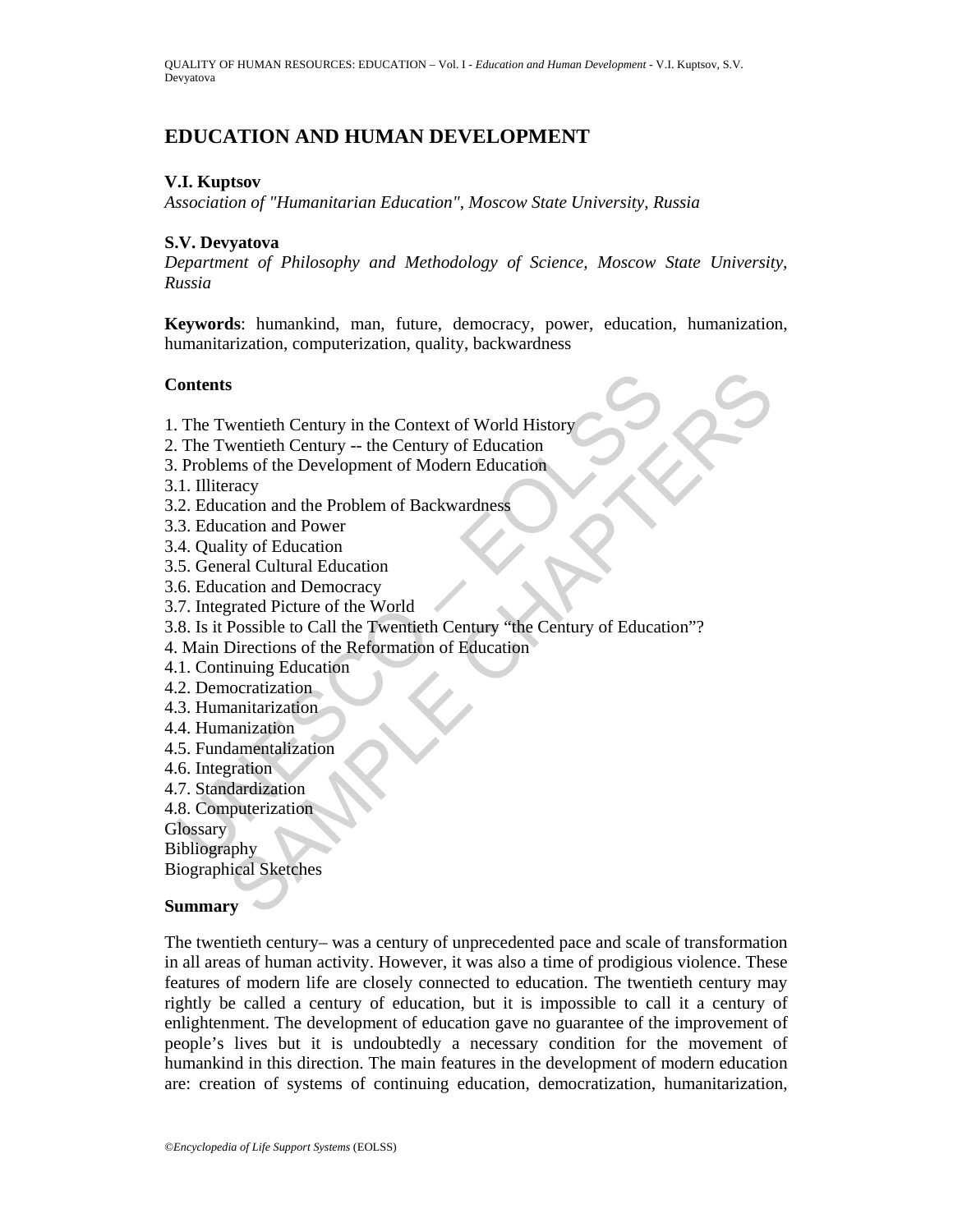humanization, fundamentalization, integration, standardization, and computerization.

The development of writing -- that is to say, the ability to record information and to transmit it from generation to generation -- was one of the greatest inventions. It signified a revolution in the history of mankind. For the first time there appeared the actually limitless possibility of fixing and transmitting knowledge across space and time – a possibility which determined an absolute new vector in human development. From now on, the degree to which a people could develop became dependant not on their biological qualities but on their ability to assimilate languages. From this time there began to form a purposefulness in the development of man, expressed in the universal phenomena of culture.

Since those beginnings of education we have come an enormous way, from the first schools in the countries of the Ancient East where students were taught to write, to count, to read and to draw, right up to the modern system of continuous education lasting the whole of life.

#### **1. The Twentieth Century in the Context of World History**

ince those beginnings of education we have come an enormous wathools in the countries of the Ancient East where students were ta<br>suunt, to read and to draw, right up to the modern system of contisting the whole of life.<br>Th beginnings of education we have come an enormous way, from the firm<br>the the countries of the Ancient East where students were taught to write, the red online of the Ancient East where students were taught to write, the red The twentieth century has a special position in the history of mankind. The huge scale and pace of our reality are remarkable and strike our imagination. In this century in all spheres of life connected with economics, more products were produced than during the whole history of mankind. Unprecedented increases in population, and in scientific, technical and social progress, made radical changes to the face of the modern world, in people's modes of living, in their systems of communication, and in their view of the world.

In our time a milliard (one thousand million) is added to the population every 11 years, whereas to reach the first milliard (in 1820) mankind took the whole of its history. During the twentieth century there were more buildings constructed, industrial goods produced, natural resources used, and scientific and technical discoveries made than in all previous centuries.

The creation of modern transportation systems, radio, television, computer, genetic engineering, biotechnology, robotic technique, laser technology, industry of new materials, atomic energy, reclamation of the cosmos and microcosm, antibiotics and vitamins, cloning, organ transplant, and extracorporal fertilization have radically changed our lives.

There have been radical modifications in our notions of the world, related to people's vision of nature, society, culture and humanity. But the most striking are the achievements in the field of natural sciences.

Man created a picture of global evolution which included the origin of the Metagalaxy nearly 20 billion years ago and its possible future after billions of years, the evolution of the Earth and of life on it. Now all chemical elements in the Metagalaxy are known, together with the chemical composition of the Metagalaxy. Scientists even understand the nature of chemical interactions. There have been enormous achievements in the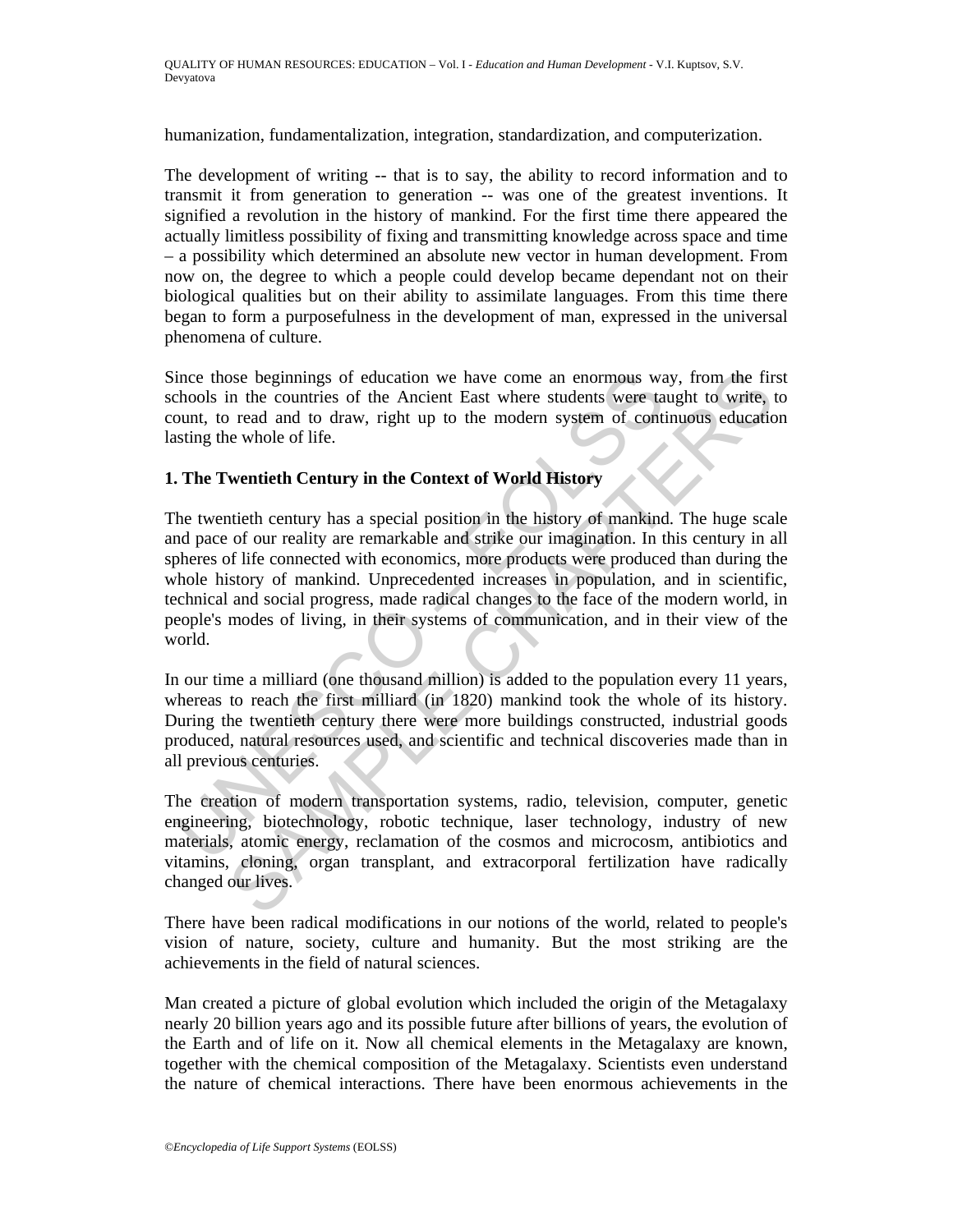unfolding of the secrets of the microcosm. The revealing of the structure of the atom, the systematization of hundreds of elementary particles, theories of the behavior of microobjects and of the unification of physical interactions are some of the greatest advances of the human mind. Achievements in our knowledge of the processes of life are striking, and especially in molecular biology. The chemical structures of proteins, nuclear acids and other significant components of living have been revealed. A universal code has been discovered by which hereditary information is recorded. Processes of vital activity are now studied in their organic interconnection from molecular level to the biosphere as a whole. Systematics gives us a graceful picture of various forms of living, and the synthetical theory of evolution reveals the sources of remarkable purposefulness of living nature and the mechanisms of its formation. There have been decisive changes in our notions of space, time, regularities, causation, and chance. Investigations of system organization and self-organization, non-equilibrium processes, and non-linearity have led to important new directions of scientific work.

nance. Investigations of system organization and self-organization, rocesses, and non-linearity have led to important new directions of sci<br>
1 this way the twentieth century appeared before us as the centur<br>
chievements. B Investigations of system organization and self-organization, non-equilibrium, sand non-linearity have led to important new directions of scientific work.<br>
way the twentieth century appeared before us as the century of trem In this way the twentieth century appeared before us as the century of tremendous achievements. But the scale of destruction in the closing century was as vast as the scale of construction. The world was shaken by economic depressions, and by social revolutions. There have been continuous wars and world wars -- the first ones in the history of humankind -- took place. In wars of the twentieth century nearly 150 million people were killed, more than during mankind's whole history. Humankind was surprisingly inventive in its manifestations of violence. Fascism with its aspirations of achieving world domination, with strict totalitarianism which liquidated all foundations of democracy, with its confirmation of violence as a legitimate method of solving international problems, with its program of destruction of the Jewish people, the liquidation of Slavonic culture, with its use of gas chambers for the mass extermination of people, and with experiments on humanity was unprecedented in world history. The violence which was displayed in the mass repressions of Stalin's regime in the USSR, during the cultural revolution in China, and in the period of Pol-Pot's government in Kampuchea has grasped in its orbit many dozens of millions of people.

Fantastic development of military skills, including nuclear and thermonuclear weapons, rockets, high precision weapons, chemical, biological and even ecological weapons, gives eloquent testimony to mankind's inability to behave as rationally as it understands nature to do. The most surprising fact is that people are already accustomed to living in a world where wars are continuously waged and where there are enough accumulated weapons to annihilate all life on Earth many dozens of times.

The world, literally in front of our eyes, converts itself into impetuous, developing, integrated systems. An era of united historical process has begun, where the fates of all nations are very closely interlaced, and no one country can exist autocratically. This process uncovers the deepest contradictions of human relations, of social systems prodigious in scale and in the global significance of their problems.These tremendous changes in people's lives have been closely connected with the development of education. They were in many ways learned through education, but in their turn exercised influence on its form and content.

What does life have in store for us? Experience shows that history is infinitely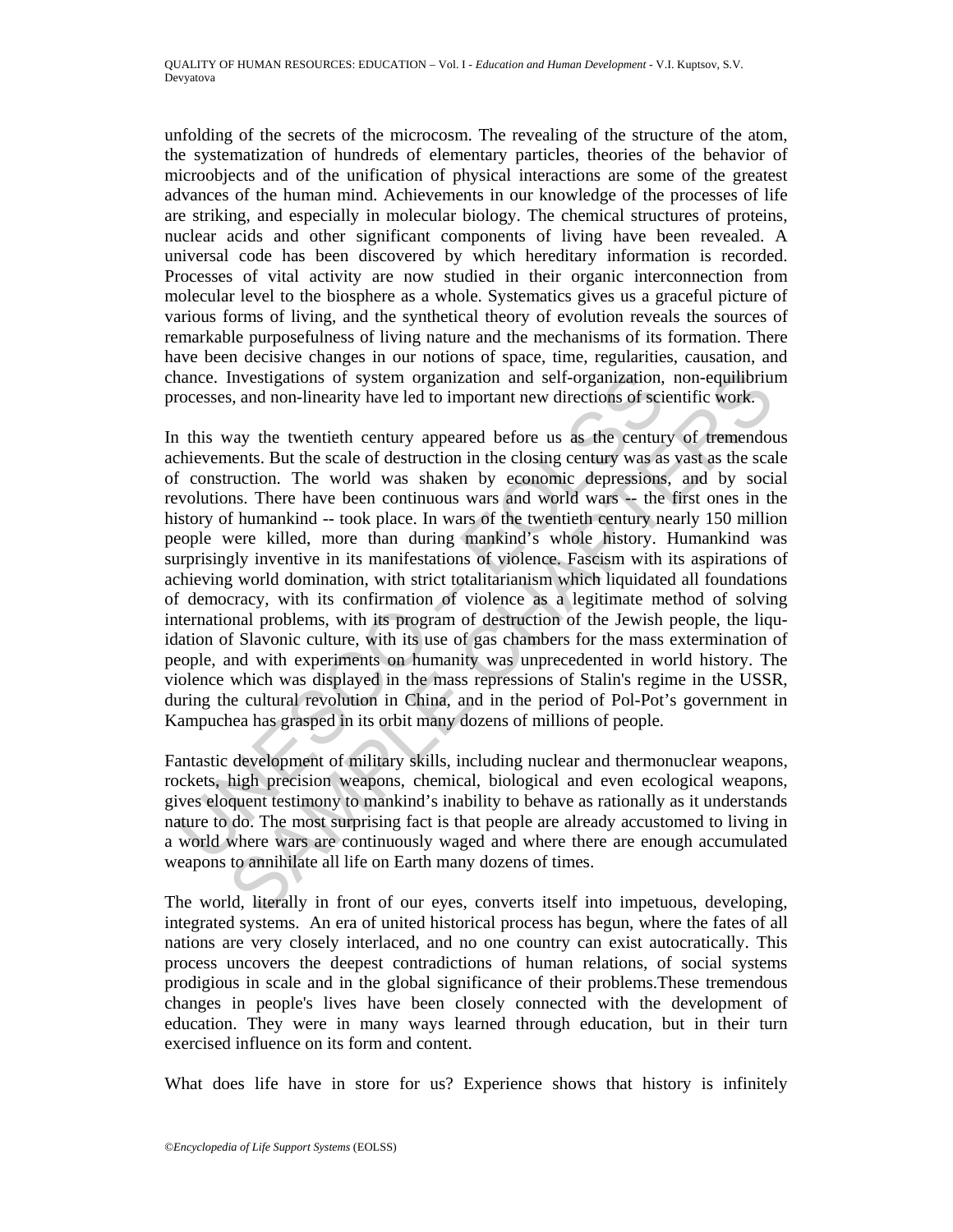inventive, and predictions of the most astute thinkers of the past turn out to be misguided.

One thing one can say with confidence is that the struggle for a better future for all people on our planet will be still more closely connected to the reorganization of the education system. Scientific and technical progress, improvement of socio-economic and political relations, and the cultural and moral development of man are all impossible without radical changes in education.

#### **2. The Twentieth Century -- the Century of Education**

In order to get some view of the future, let us try to reveal the main tendencies and problems of the development of education in the twentieth century. Successes of national education in the twentieth century strike the imagination. To picture it more clearly, it is necessary to remember that until our century, in spite of the great achievements in science and culture in some countries, the world as a whole was illiterate: the overwhelming majority of people were unable even to read or write. Although the process of transition to a universal obligatory education had begun, in the 1870s it still involved only a few countries.

roblems of the development of education in the twentieth centure<br>trational education in the twentieth century strike the imagination. To<br>early, it is necessary to remember that until our century, in spite of<br>tensts in scie s of the development of education in the twentichh century. Successes education in the twentich century stince the imagination. To picture it more into secience and culture in some countries, the world as a whole was illit Lutheran Sweden in 1686 adopted a law requiring the head of every family to be responsible for instructing all members of his family and even his servants in reading. In accordance with Lutheran doctrine, everyone was to be able to read the Bible independently, to look with his own eyes at what God had ordained. This law was executed strictly. For example, young people could not marry until they had learned to read. Thanks to this law, by the middle of the eighteenth century the Swedish population had become literate. But obligatory primary school education was introduced here only in the 1880s.

The USA began to introduce universal primary education in some states from 1852. By the end of the nineteenth century about 72% of American children between the ages of 6 and 13 were going to school. In Great Britain the law requiring education for children between the ages of 5 and 12 was adopted in 1870. France introduced free secular education for children between the ages of 6 and 13 in 1882.

However, the aspiration of general literacy was typical only for a few countries. The overwhelming majority still had not made a start on this important task by the nineteenth century. In this connection, the situation regarding national education in Russia is significant.

Russia, which has made a valuable contribution to the development of world science, literature, music, and painting, and which has already embarked upon capitalist development, nevertheless had very low literacy rates among its population at the end of the nineteenth century. According to a census of the population in 1897, only 28.4% of people between the ages of 9 and 49 were literate, and about 4 in every 5 children in Russia were unable to attend even primary school.

In the twentieth century the whole world made a powerful attack on illiteracy. As a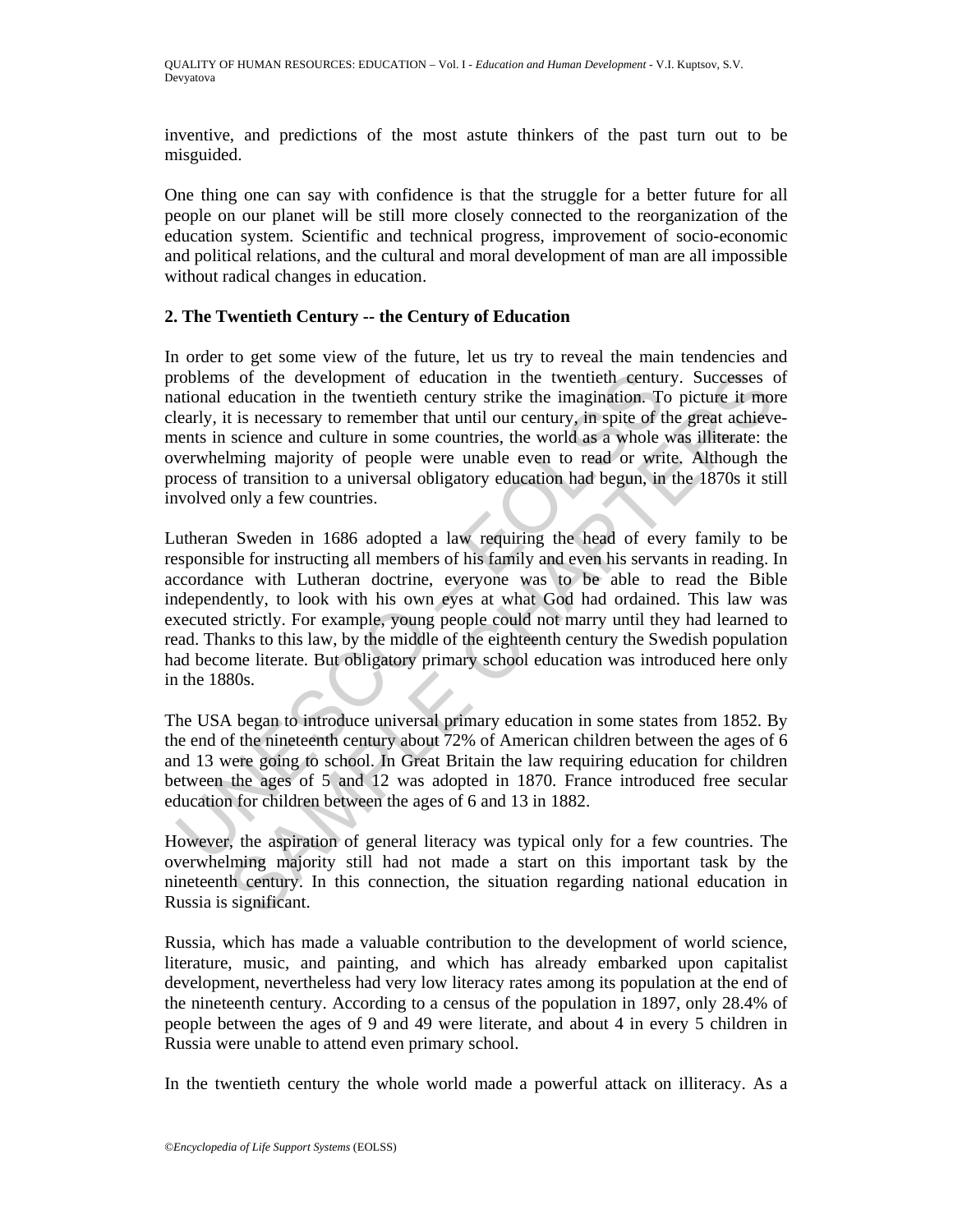result, outstanding success was achieved in this area. At the end of this century more than 84% of the world's population is literate. Particularly important action in this direction was undertaken after the Second World War. An obligatory secondary education system was introduced in Great Britain (i.e., 10 years of schooling) in 1944, in France (10 years) in 1967, in Japan (9 years) in 1947, and in USSR (10 years) in 1976.

In the twentieth century special attention was paid to the development of higher education. The first universities had sprung up in the East in the eighth century. European universities began to develop from the eleventh century. By the beginning of the fifteenth century in Europe there were more than 45 universities, and a century later 70. The first higher education institution in Russia was founded in 1687 in Moscow and was called the Slavic-Greek-Latin Academy. University education in Russia began its development in 1755 when Moscow State University was opened. Universities in Latin America were founded in the sixteenth century (at the end of the eighteenth century there were about 20 universities), in the USA and Canada during the early nineteenth century, in India in the middle of the nineteenth century, and in Japan and China at the end of the nineteenth century.

Higher technical education began to develop in the last third of the nineteenth century. The first higher music school was the National Music Institute in Paris, which was founded in 1793. After it, conservatories were opened during the nineteenth century in many towns.

Until the twentieth century higher education was elitist. However, now the situation has radically changed. In developed countries higher education is available to the masses. Countries across the world are now making significant efforts directed towards extending its availability still further.

evelopment in 1755 when Moscow State University was opened, University merica were founded in the sixteenth century (at the end of the eilence were about 20 universities), in the USA and Canada during the eilence were abou ment in 1755 when Moscow State University was opened, Universities in Lattive were founded in the sixtenth century (at the end of the eighteenth century and the red or the celubratic creation tentury. And in Japan and Chin From 1950 to 1982 the number of people getting diplomas in higher education at different levels increased in the USSR by 2.9 times, in the USA by 6.8, in France by 6.4, and in China by 16 times. Currently about 40% of Americans aged 18 to 21 enter institutions of higher education. In Europe and Russia about 20% of secondary school graduates continue on to a higher degree. Higher educational institutions in France admit anyone who wishes to study on the condition that they have a secondary education diploma.

These changes happened due to recognition of the fact that solving socio-economic problems in any country could not happen without radical change in the area of education. Effective development of the economy based on the achievements of scientific and technical progress is impossible without enormous numbers of highly skilled specialists. All areas of modern life which are penetrated by scientific technologies demand a heightened attention to the level of education of all populations of the world.

Processes of national self-determination and the development of national selfawareness, democratization which is being realized in many countries, aspirations for the creation of a civilized society which will ensure inalienable human rights for freedom and appropriate lifestyles are also making increasing educational demands on the peoples of the world.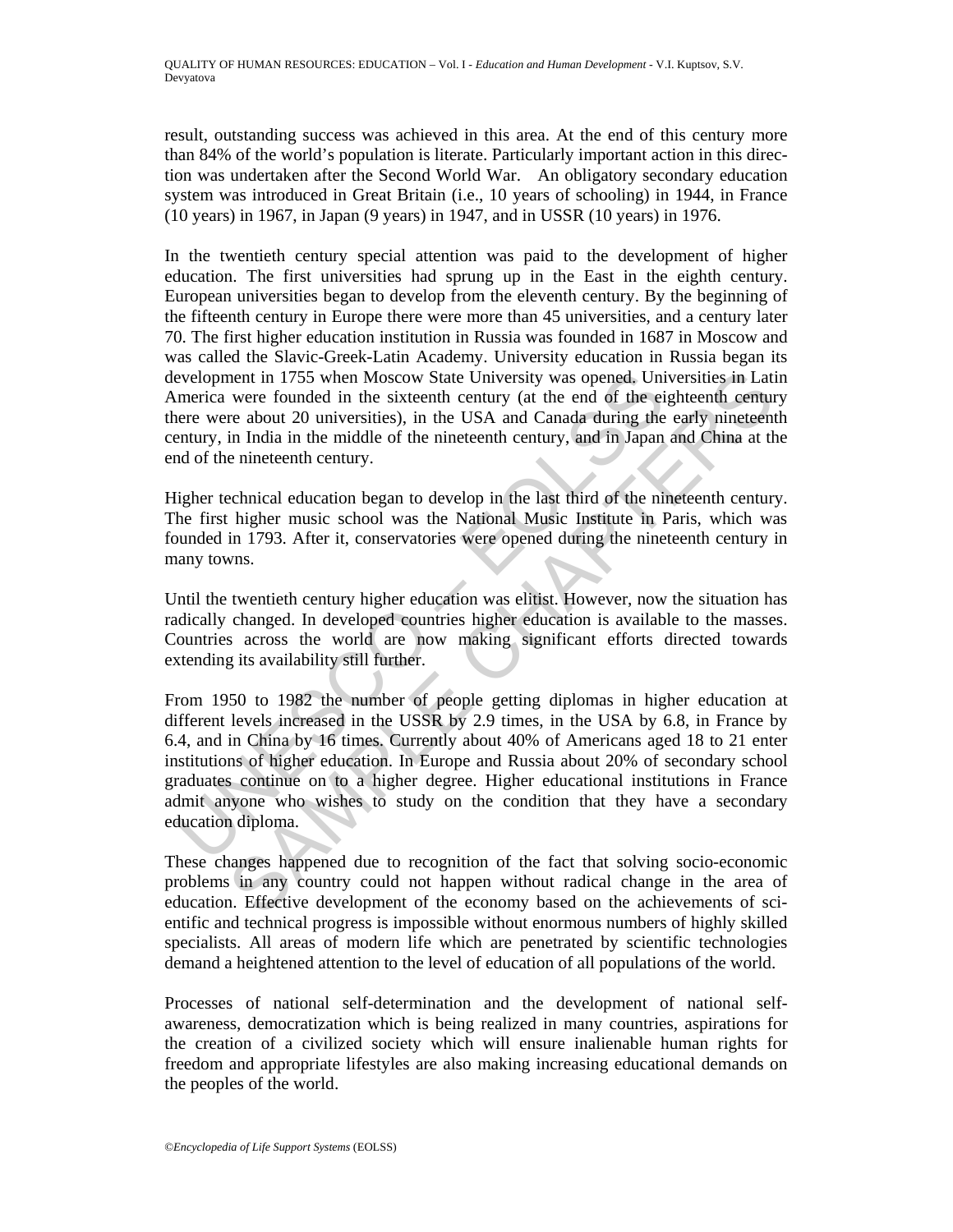However, in spite of such remarkable success, today no country is content with its system of education. The level of education everywhere is falling behind the demands of life. There are many significant educational problems which are relevant to the world as a whole, to countries, and to individuals which have yet to be solved.

## **3. Problems of the Development of Modern Education**

## **3.1. Illiteracy**

Efforts to end illiteracy were a primary focus during the twentieth century. However, during most of the century there was an increase in the number of illiterate people which was overcome only at the very end of the nineties.

1970 there were 890.1 million illiterate people worldwide, and in 1980 to 948.1 million. In 2000 the number of illiterate people was near t a time when illiteracy had been practically eliminated in deveveloping countries there were 890.1 million illiterate people worldwide, and in 1990 their numbes<br>48.1 million. In 2000 the number of illiterate people was nearly 935.4 million<br>ne when illiteracy had been practically eliminated in developed In 1970 there were 890.1 million illiterate people worldwide, and in 1990 their number rose to 948.1 million. In 2000 the number of illiterate people was nearly 935.4 million. At a time when illiteracy had been practically eliminated in developed countries, developing countries could not allocate the necessary funds to solve this problem. As a result, countries with the lowest gross national product per capita still have an extremely high rate of illiteracy. In 1990 there were 281 million illiterate adults in India, 224 million in China, 43 million in Pakistan, and 42 million in Bangladesh.

It should be noted that some countries have a very high percentage of illiterate population. For example in Somalia and Mali the illiterate segment of the population exceeds 80%. In India more than 50% of people are illiterate, and in China about 30%.

Here it is important to take into account that in these countries the perspectives on overcoming illiteracy are rather different. In 1990 in India there were 34 590 000 children who were not enveloped by primary school education and in 2000 there were 40 360 000 such children. At the same time in China in 1990 only 20,000 children did not go to school.

## **3.2. Education and the Problem of Backwardness**

The state of national education is one of the most important causes of an inevitable and continually increasing lagging behind of developing countries from the developed.

Indeed, there is little possibility of reducing the gap between them when allocations for education per person in developing countries are currently 24 times less than those in the developed ones. Indeed, at this rate the gap can only increase.

Distinction between the levels of education of developed and less developed countries has caused the strategical lagging behind of the latter which will certainly increase. Today for every one college student in the USA there are four pupils at primary school; in Europe and Russia, about four; and in Africa, 55. Under these conditions any reduction of the gap between the levels of education of these groups is out of the question. The most important question for modern education is its effectiveness both for society and for individuals. Are the expenditures for it equal to its advantages? This question is not simple. It includes some deep issues.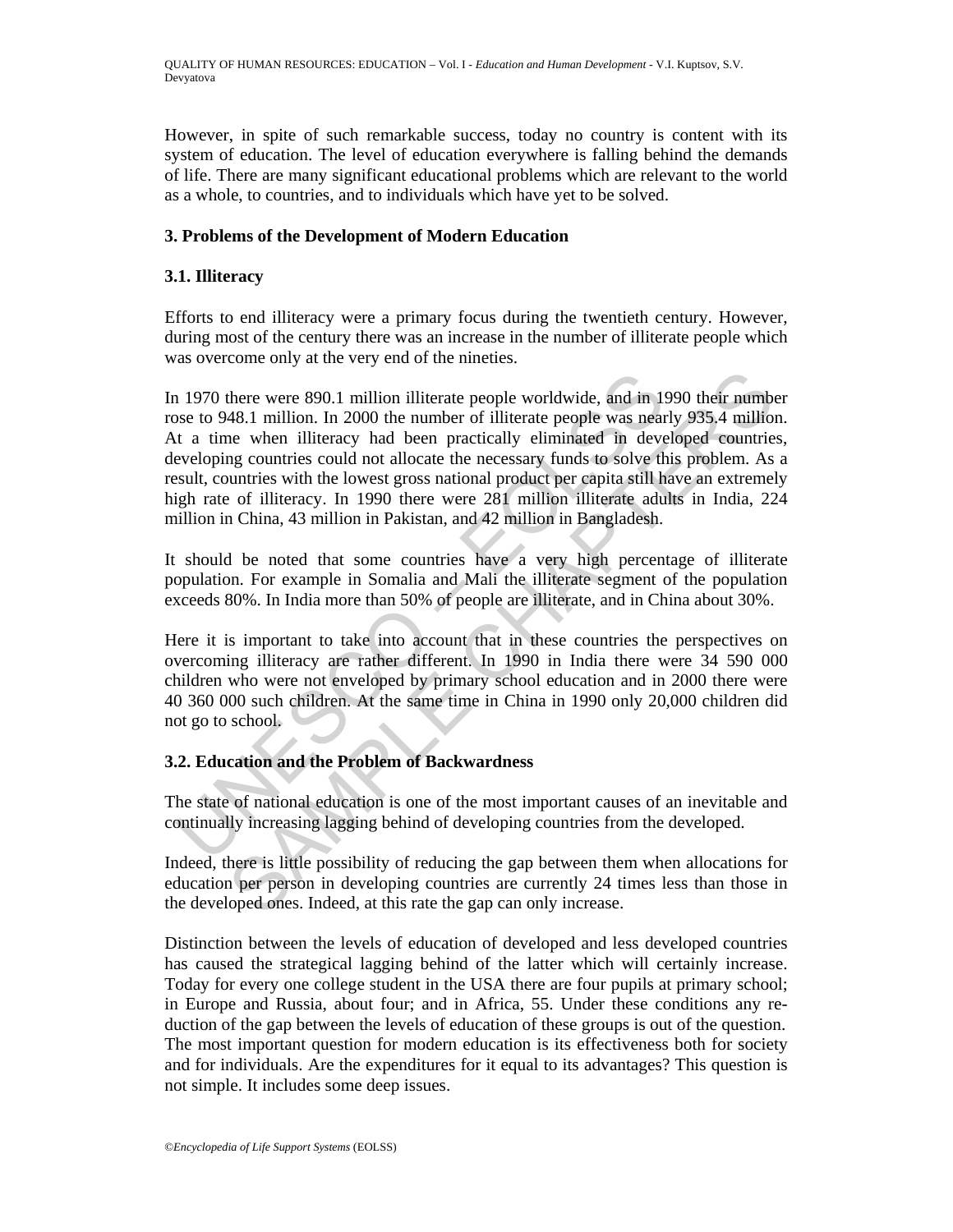We are all hypnotized by the ideology of the Age of Enlightenment and we continue to believe that knowledge and skills are the necessary basis for the creation of a better society and better way of life. But it must not be forgotten that education is always connected with the cultural environment and its problems have complex interactions with other, not less important problems which society must solve. Changes in this area must be harmoniously combined with all processes in society.

Education is the most dynamic factor in all spheres of a society's life, including development of the economy, social processes, culture, system of values and life style.

History has shown, and the experience of developing countries has proved, that disregarding their own peculiarities has lead to a sharp lowering of effectiveness in the educational politics, and even to the destabilization of society. In some countries of Africa and Latin America, the development of the system of education according to the western model has destroyed the traditional cohesion of the family and undermined national unity.

If the training of specialists is realized more quickly than the increase in work places – i.e., if it is not combined with the real possibility of using those skilled workers -- it inevitably leads to the rise of social unrest.

ducational politics, and even to the destabilization of society. In so<br>thrica and Latin America, the development of the system of education<br>estern model has destroyed the traditional cohesion of the family<br>estern model has and politics, and even to the destabilization of society. In some countries to all datin America, the development of the system of education according to the model has destroyed the traditional cohesion of the family and u Education undoubtedly is one of the most effective ways of fighting unemployment. Being by itself a definite kind of trade, and of course expanding the knowledge and skills of the individual, it gives him/ her a kind of social protection. At the same time the intensification of the sphere of education presupposes that society is ready for the proper use of educated people. However, this has not always been the case in practice. It has happened that expensive funds for the training of highly-skilled specialists have been spent in vain.

One specific manifestation of such a contradiction is the so-called "brain drain", when most skilled specialists have an aspiration to work outside their country. However such phenomena today are characteristic not only of less developed countries.

## **3.3. Education and Power**

The history of the twentieth century showed that the system of education may be actively used by those in power for the submission of the citizens of the country to their own interests. Education today also is not free from ideological pressure. There are examples where one or another political or religious view is enforced. This is particularly sharply manifested in totalitarian regimes. Let us remember how education of the youth was realized in Hitler's Germany. There a powerful system of propaganda of fascist ideology was created, which spiritually crippled German youth.

In the USSR and China education was penetrated by communist ideology and no other viewpoints were admitted. Accordingly in the period of the cold war anticommunist propaganda had a serious influence on the content of education in western countries. Such practice obviously did not correspond with the conception of human rights accepted by the world community.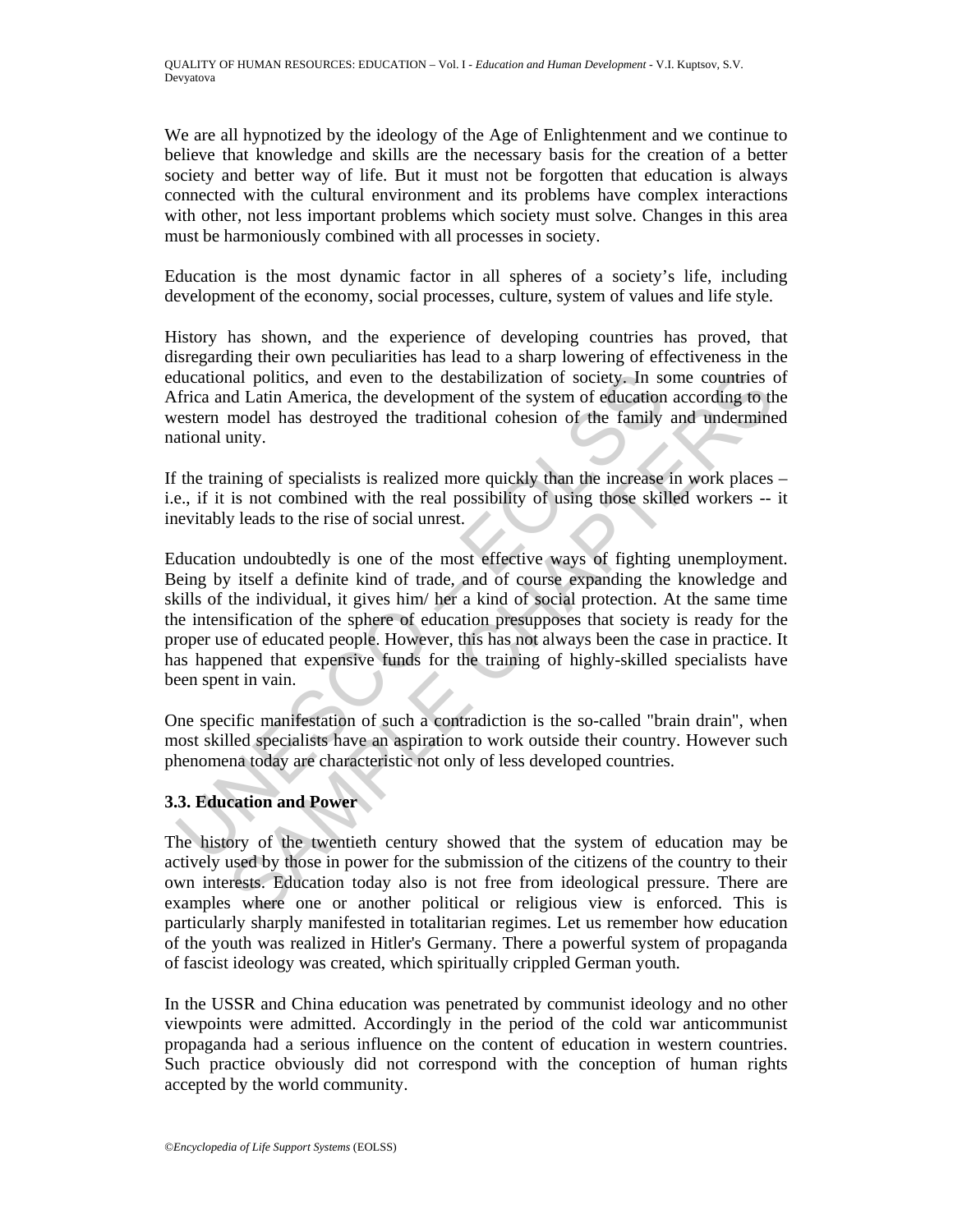#### **3.4. Quality of Education**

Rapid development of education as a rule has led to a deterioration of its quality. This is connected with various circumstances. There may be lowering of the demands put on pupils and students, or insufficient methodical provision of educational processes, or a shortage of personnel. Moreover, such phenomena are inherent even in the most prosperous countries.

It seems paradoxical but today there are probably no people with a true secondary education. Indeed, what is the main task of the modern school? It must first of all provide an understanding of the principles of the sciences of nature, of society and of man. But despite an educational process being organized with just such orientation, the school may be failing in the achievement of its indicated aims. Disciplines which do not require the systematic reproduction of already studied material (and such disciplines are in a majority) are quickly forgotten. Moreover, the assimilation of educational material is not strongly motivated. Generally, pupils will assimilate material not because of internal requirements but because of external compulsory circumstances such as the demands of their parents and teachers, and the vague understanding that it is necessary in order successfully to finish school.

As a result the getting of knowledge appears to be extremely unstable. What students learn does not become real knowledge; instead it is rapidly lost as soon as external pressure has become weaker.

chool may be failing in the achievement of its indicated aims. Discipliquire the systematic reproduction of already studied material (and sue a majority) are quickly forgotten. Moreover, the assimilation of education and a ay be failing in the achievement of its indicated aims. Disciplines which do not systematic reproduction of already studied material (and such disciplines are systemate reproduction of already studied materizongly motivate A rather strange situation has occurred in the school. No one teacher has complete command of the content of secondary education as a whole which the teaching body is attempting to give the pupil. As a matter of fact in school there is no integrated system of knowledge, but a conglomerate of separate disciplines. Nobody is interested in how they interact in the mind of the pupil. Such discrete education really leads to an enormous overload on children. They never have time to do all their lessons, they are afraid of getting a bad mark, they are constantly under stress and of course this has an extremely negative effect on their physical and mental health and sharply reduces their interest in education.

TO ACCESS ALL THE **15 PAGES** OF THIS CHAPTER, Visit[: http://www.eolss.net/Eolss-sampleAllChapter.aspx](https://www.eolss.net/ebooklib/sc_cart.aspx?File=E1-12-01-02)

#### **Bibliography**

- - -

An activity in the area of education in the whole world (1994), 69 pp. France: UNESCO. [This presents information about the activities of UNESCO in the field of education.]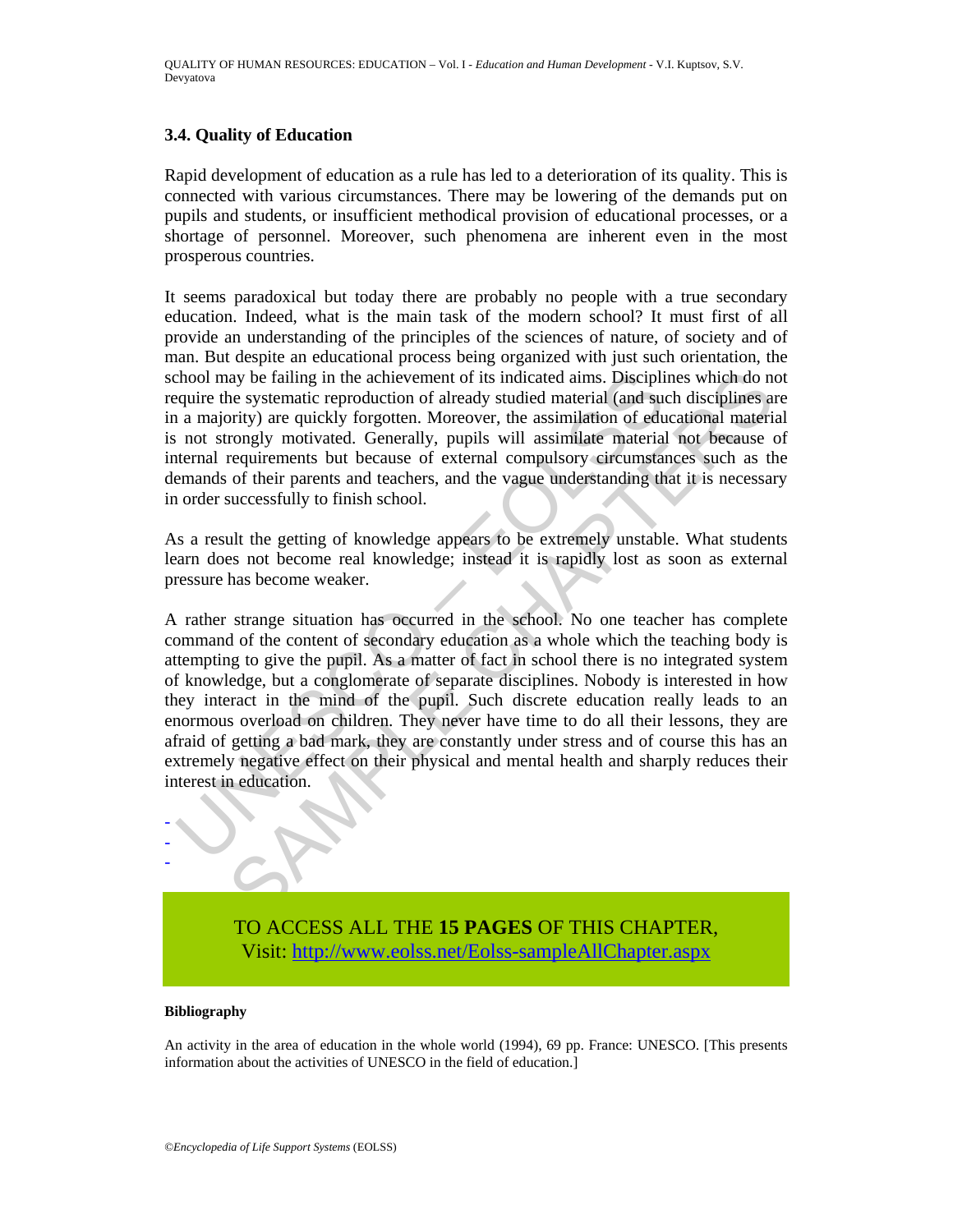Compendium of statistics on illiteracy 31 (1990), 106 pp. Paris: UNESCO. [This presents estimates and projections of illiteracy for the world and statistics on illiteracy by country since 1960.]

Dneprov E.D. (1994) The Fourth School Reform in Russia, 243 pp. Moscow: Interpraks. [This is an analysis of the history of educational policy in Russia, of the theoretical basis and stages of realization of the fourth school reform.] [in Russian]

Philosophy of education (1996), 287 pp. Moscow: Fund "A New Thousand Years". [This presents some views on the essence of the problems of education and on the most effective ways to reform and develop education.] [in Russian].

World Conference on Education for All. Final Report (1990), 119 pp. New York: UNICEF House. [This represents some views on the essence, directions and conditions for the development of education].

#### **Biographical Sketches**

**II. Kuptson** was boom in 1936 in Moscow (Russia). In 1959 he graduated from the<br>cherical Institution and in 1963 he took a postgraduate course in the Departmetol Institution and in 1963 he took a postgraduate course in t **East Soletteres**<br> **East Soletteres**<br> **East Soletteres**<br> **East Soletteres**<br> **East Soletteres**<br> **East Soletteres**<br> **East Institution and in 1963 he took a postgraduate course in the Department of Philosophy<br>
Institution an V.I. Kuptsov** was born in 1936 in Moscow (Russia). In 1959 he graduated from the Moscow Physical-Technical Institution and in 1963 he took a postgraduate course in the Department of Philosophy at Moscow State University (MSU). In 1964 he presented his candidate's dissertation "On the nature of statistical regularities" and in 1974 his doctoral dissertation "On Laplas's determinism and probability". From 1963 to 1976 he worked in the Department of Philosophy at MSU. From 1976 to 1985 he was a chief of the chair for philosophy for natural sciences at MSU. From 1985 to 1987 he was a deputy director of the Institution of Philosophy at the Russian Academy of Sciences. From 1987 to 1992 he was a chief member of the Principal Administration for the teaching of social sciences of the Ministry for Education in the USSR.

At present he is a doctor of philosophical sciences, a professor, an academician of the Russian Academy of Education, chairman of the Council "Humanization and Humanitarization of Education" of the Russian Academy of Education, vice-president of the Russian Philosophical Society, and director of the Association "Humanitarian Education" at Moscow State University.

His scientific interests include: philosophy and methodology of science, peculiarities of the modern picture of the world, problems of the development of education, and global problems of contemporaneity. He has taken an active part in the reformation of education in the USSR. He assisted in the Russian renewal of the whole complex of educational training of specialists. He initiated a new subject in school: Man and Society.

He has been responsible for more than 120 publications, and supervised and participated in the authorship of a number of textbooks, among them *Man and Society* (three volumes), M., 1993; *Man and Society: Modern World*. M., 1994; and, in 1997, *Philosophy and Methodology of Science*, M., 1996. He is the author of an original program and textbook for a new subject, *Conception of Modern Natural Sciences*. On the basis of his conception of humanization and humanitarization, which he developed jointly with S. Devjatova, and which was approved by the Presidium of the Russian Academy of Education, a pioneering experiment is being conducted under his leadership in a number of Moscow schools.

**S.V. Devyatova** was born in 1961 in Moscow (Russia). In 1978 he became a student In the Department of Philosophy at Moscow State University where he began work on the problems of the relationship between Christianity and science. In 1983 he won a first-class diploma. In 1983 he became a postgraduate student of the history and theory of religion and atheism in the Department of Philosophy of Moscow State University. In 1987 he finished his postgraduate course and presented his candidate's dissertation on modern Christian views on religion-science relations, on the origin and evolution of nature, and on anthropogenesis. In 1993 he presented his doctor's dissertation, "Modern Christianity and Science".

Since 1987 he has been working in philosophy and methodology of science in the department of natural sciences at Moscow State University. He is assistant professor of this chair. He has undertaken different kinds of educational work: teaching a course of lectures on philosophy, and a special course, "Modern Christianity and Science", for students, teachers and postgraduate students of the Department of Natural Sciences of Moscow State University.